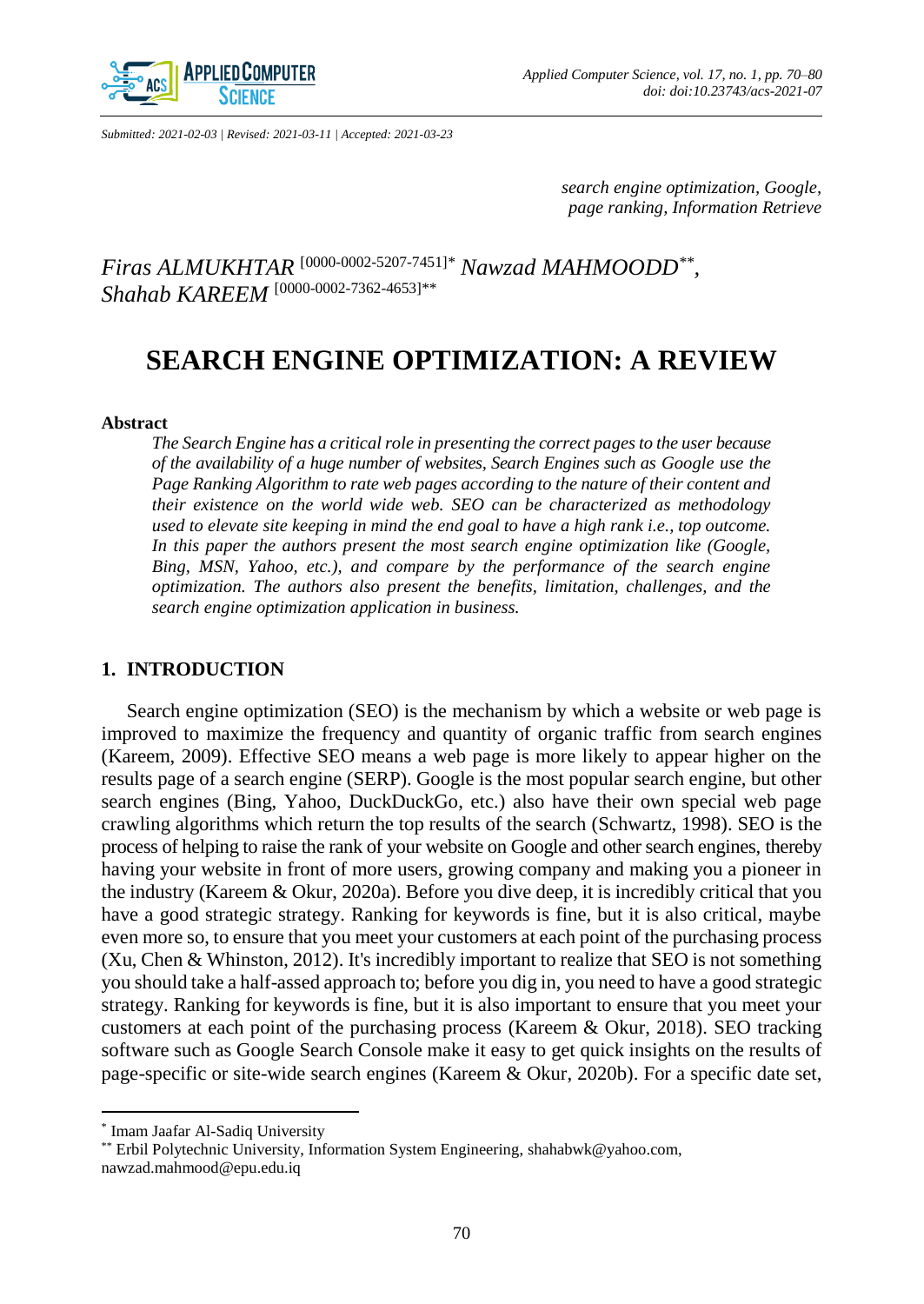users can find statistics about which queries produce the largest volume of traffic, as well as the location a page rates for particular keywords. Although a page's search ranking might be the best predictor of SEO efficiency, when calculating SEO, there are several other success metrics that are valuable. Another website monitoring platform, Google Analytics, gives background for other indicators that could directly or indirectly influence the SERP rating of a blog. Such metrics include: page length, pages per visit, mobile traffic, bounce rate, visits returned (Schwartz, 1998).

# **2. LITERATURE REVIEW**

There is still the very old discussion about who is best and why while addressing search engines. The internet is available through a multitude of engines, some arguably weaker than others, from Google and Bing, to Yahoo and DuckDuckGo. There are two main facets of the nature and responsibility of the search engine: its aesthetic appeal (how the results are formatted and displayed) and its consequences. By concentrating on the characteristics of the performance, as architecture is largely a secondary usability function (although still important) and contrasts the two main Google and Bing search engines

Larry Page, Sergey Brin, launched Google in 1998 when Bing was developed as a successor to Microsoft's MSN Search, Windows Live Search and later Live Search in 2009. Google actually owns a 73.02 percent share of all users of the desktop search engine, while Bing only holds a 9.26 percent share (Schwartz, 1998).

Michael Basilyan, a senior program manager at Bing, reported in 2014 that "content quality" is one of the key priority areas of the page ranking phase of the search engine. In its rating estimation, Bing takes three attributes into consideration: the contextual importance of a website, the meaning, and the consistency of the content. Topical significance questions if a website page is linked to the query, i.e. "Does it address the query?" content analyzes contextual and historical users and asks specifics, such as whether the query might be about a common recent issue, what the user's physical location is, the search history of the user, etc. finally, and most notably, the standard of content explores three crucial questions: "Can we trust this content?" "Is the content helpful and sufficiently comprehensive?" and "Is the material easy to find and well presented?". While these are not the only variables taken into consideration by Bing in its page ranking system, they are what Bing finds to be the most important. In the other hand, for Google, it's impossible to rely on only a few key rating considerations. Google SEO consultants could name the most significant factors in the ranking algorithm with over 200+ ranking factors, such as keyword use, site structure, site speed, time spent on site, number of inbound links, and inbound connection quality. Google and Bing use many of the same page rating variables, quite clearly, but what separates the two rivals is the variations in how they use them. While the disparity between Bing and Google is not dramatic, certain characteristics are worth mentioning. While Google's search algorithm excels in matching synonyms and related terms with queries and data, Bing needs more precise matching of keywords to acquire precise search results. In addition, Bing continues to assign preference in page ranking to pages that are important to recent events. For eg, the first link on Google is the official Indian tourism site while searching for it in Google and Bing, while Bing shows news articles first; preceded the ranking of the official tourism website. However, if a website includes Flash content, Bing trumps Google in a significant feature, it is much more likely to score higher on Bing than Google.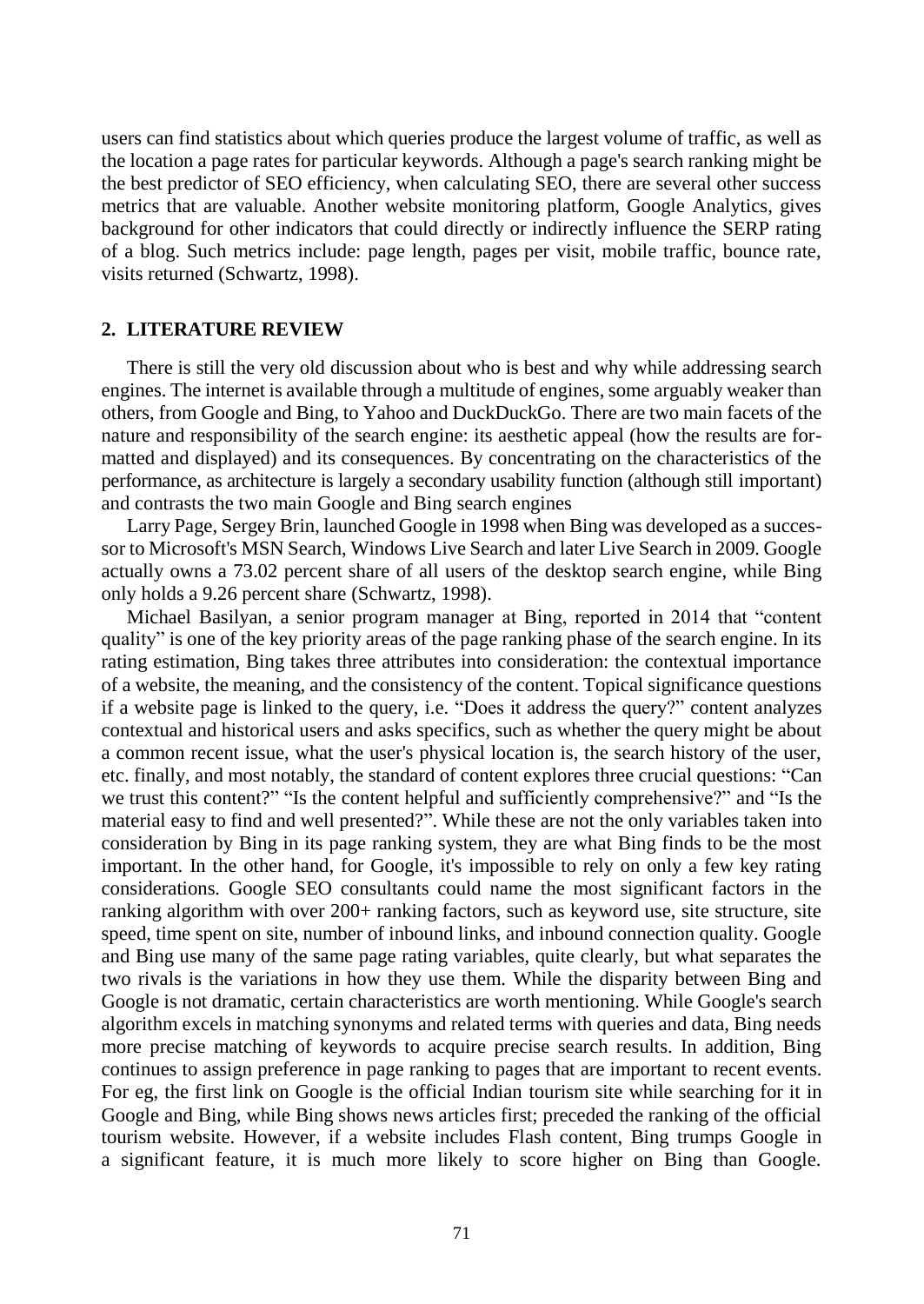Due to difficulties linking to a single article, Google's algorithm appears to often rate pages with flash lower than their counterparts. Finally, unlike Google, Bing appears to take the domain age of a website further into account and has a bias towards. Bing and Google varied only marginally in the effects they showed while researching the algorithms and page outcomes of the two search engines. An analysis conducted by SurveyMonkey showed in a study by Search Engine Land that most users would choose search results branded as 'Google,' even though the results were directly created by Bing. Participants preferred Google searches 57 percent of the time and Bing 43 percent of the time, a figure slightly lower than the current market share for the two search engines, while no company name was imposed on the results. it comes down to a mixture of individual tastes and brand prejudice. Despite Bing's recent modifications in its search algorithms to the point that the page results of Bing and Google are impossible to discern, Google has become a household name that is well-respected and consistent in its results and the importance of its page rankings for the majority of searches (Smith, 2010).

# **3. SEARCH ENGINE OPTIMIZATION**

Search Engine Optimization is a short version of the word SEO. The optimization process was usually designed to illustrate the search results carried out by offenders of search engines such as Google, Yahoo Overture, etc. The web pages of these websites are ranked in the top ranks. From the above, it can be inferred that, in short, SEO is a method of improving the search engine that will be able to produce the necessary search results available to users. Search Engine Optimization is known to be an efficient way to optimize the eminence and degree of user traffic by the intrinsic search possibilities for the given website or domain. This is regarded as a type of natural search. This can be divided into algorithmic and organic again. The higher the ranking given to it by the SEO, the greater the search for that particular website or domain. A frequent refresh of the contents and, in particular, axioms that will increase the traffic will help maintain the high-ranking rates. In collaboration with various practitioners and groups who try to collect understandable knowledge and the method to determine the importance of a given keyword optimal for the search inquiry, search engine optimization is a big industry. Crawling, indexing, sorting, measuring importance, and retrieving are some of SEO's essential tasks. From the point of view of the aforementioned discussion, it can be understood that the optimization of the search engine is a type of operation that will increase the eminence and degree of user traffic for a particular business intent of the organization's website. The search engine optimization function is based on the algorithm of the search engine. The search engine can have natural capability checking methods that can be of two types, namely algorithmic and organic scanning processes. Generally, a ranking is given to the website that, when it is checked for full time and is ranked among the first 10 queries, would formalize a high rate. As it is noted that the first set of listings in the search engine is invariantly clicked by many of the customers, it is very important for company websites to face a hectic rivalry. The optimization of the search engine is known to be a mechanism designed to boost the visibility of the website in question. This was strengthened by taking a single axiom or a word similar to it. The optimization of the search engine deals with the data and design-related problems required to address the dilemma of a site's ranking or rating. The job of optimizing the search engine is not restricted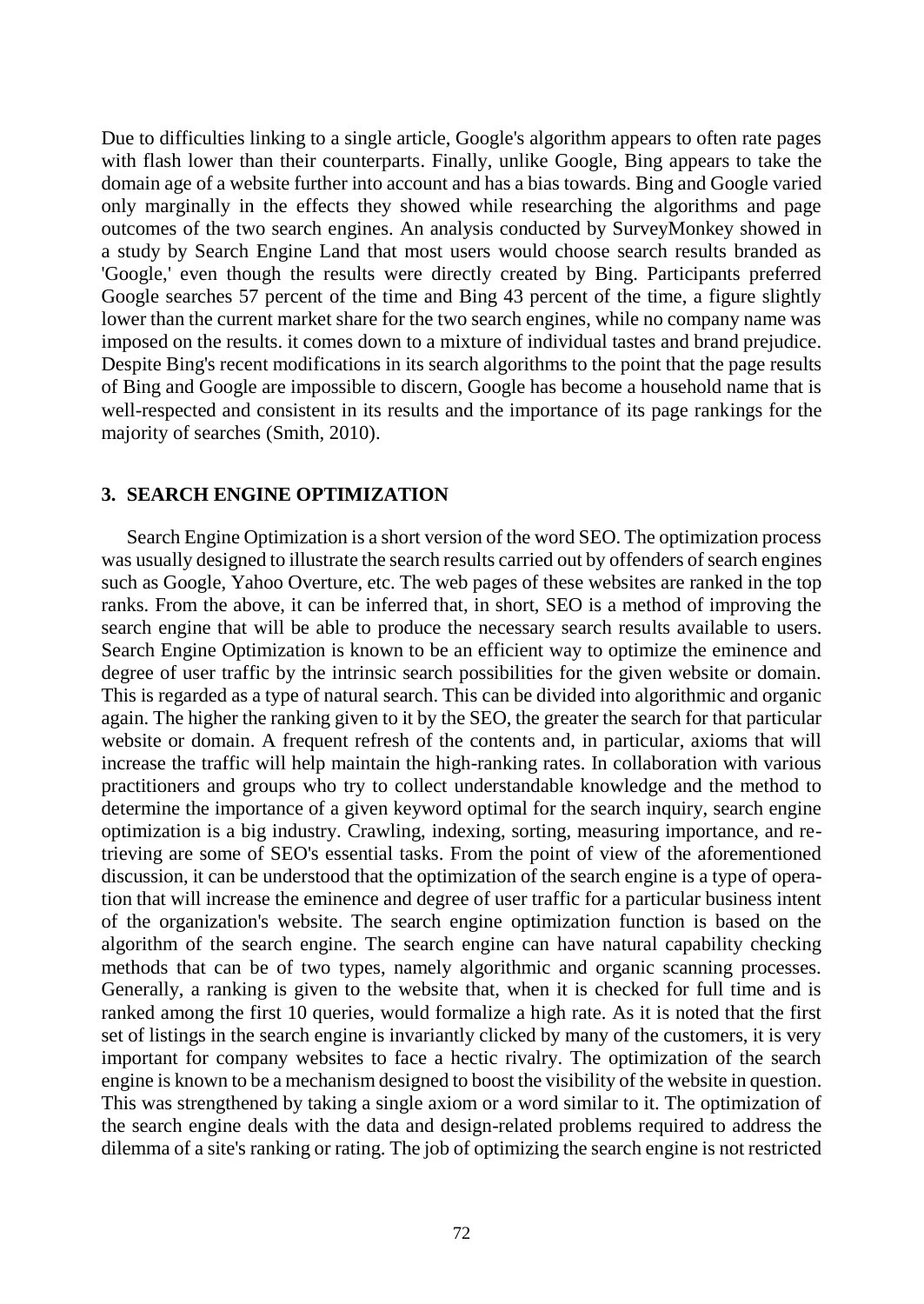to a single attempt, since it hinders checking through trace and slip technique, constantly reviewing, periodically improving the output standard such that the site's rank is maintained. For this reason, organizations typically delegate this role to businesses or individuals who are specialists in this area. It is estimated that the search engine would include an estimated 500 billion posts. Therefore, a company's individual website may want to face a lot of competition to obtain a top ranking. With a productive degree of promotions and consumer drawing capacity, the need for optimization has grown, which is made possible by improving the company's websites. It can be inferred from the above that the optimization of the search engine is a means of increasing the popularity of the company's websites. The optimization of the search engine would use a particular axiom or key restrictions for the specific websites so that the company's website will be listed as the attacker types the specific word. Trafficking, however, would largely depend on the usefulness of the phrases protected by the website. And it is very important to upgrade the material on the web for this reason. Generally, the corporations lend out for upgrading to other partnerships (Thelwall, 2015). The Comparison of Statistical and Automatic Methods.

| <b>Statistical Method</b>                                                                                                                        | <b>Automatic Method</b>                                                                                         |  |
|--------------------------------------------------------------------------------------------------------------------------------------------------|-----------------------------------------------------------------------------------------------------------------|--|
| Statistical methods require relevance<br>judgments from experts and searchers<br>to prioritize the web pages in the search<br>engine's database. | Automatic methods use the users'<br>interaction with browsers to assess<br>the quality of web documents.        |  |
| Statistical methods require additional cost<br>for expensive experts' judgments.                                                                 | Automatic methods for search engine<br>evaluation require low cost.                                             |  |
| No real time data is gathered.                                                                                                                   | Only real time data are collected.                                                                              |  |
| Long time period is required to evaluate<br>the web pages.                                                                                       | No additional time period is required.                                                                          |  |
| Limited to decisions of small group of<br>people.                                                                                                | The web pages are evaluated and<br>assigned numeric scores on the basis<br>of decisions from all the searchers. |  |
| Searchers role becomes partial in the<br>relevance score computation.                                                                            | Searchers play a vital role to decide<br>the usefulness of web-documents.                                       |  |
| Experts know their contribution in<br>evaluation of web-documents.                                                                               | Searchers often do not know about<br>the hidden judgments collection.                                           |  |

| Tab. 1. Comparison of Statistical and Automatic Methods |  |  |
|---------------------------------------------------------|--|--|
|---------------------------------------------------------|--|--|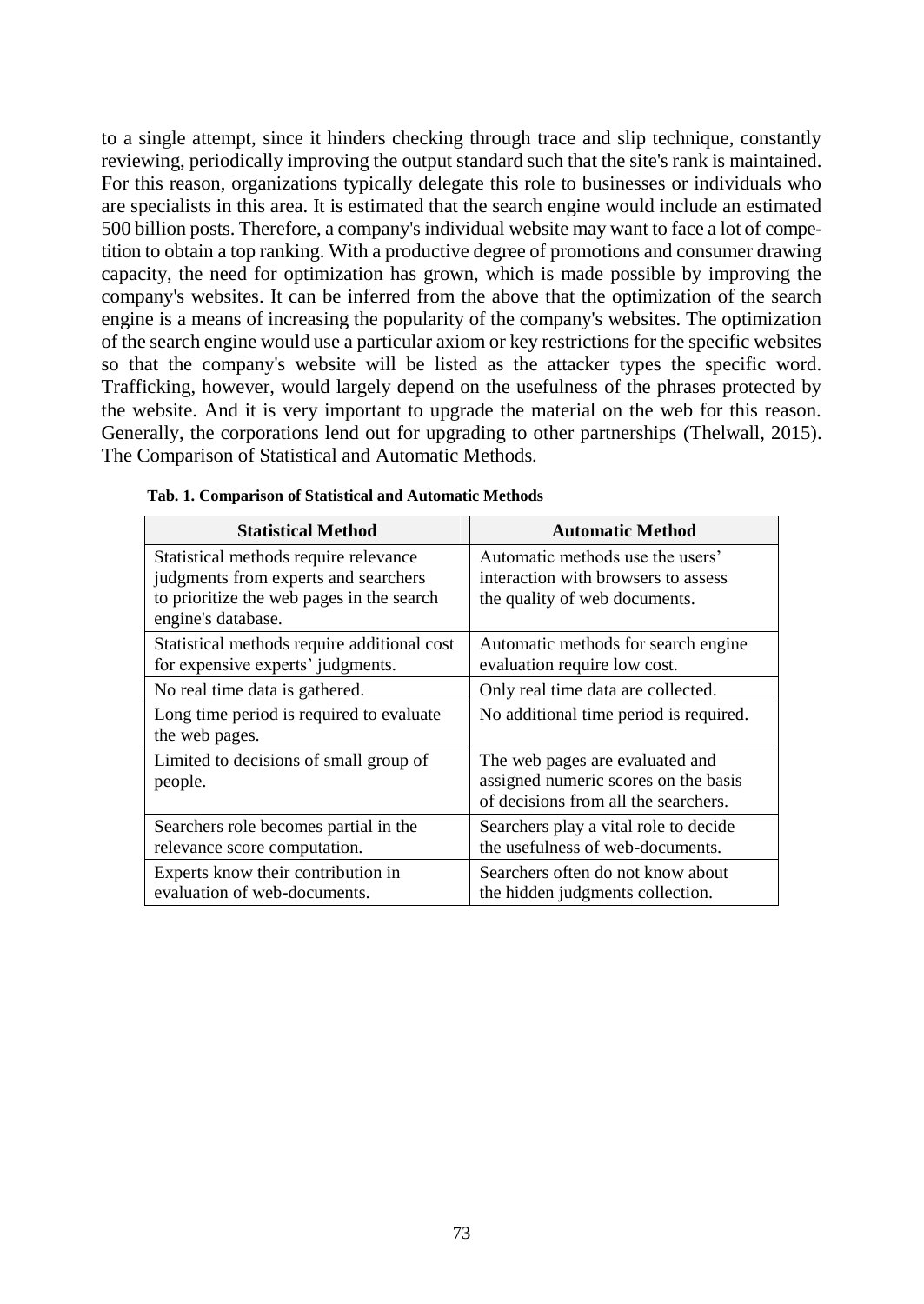# **4. METHODS**

Seven separate search engines were evaluated using ten search queries; both the accuracy and response time of the search results obtained were then compared between the search engines (Edosomwan & Edosomwan, 2021).

# **4.1. Selection of Search Engines**

Yahoo, Google, Gigablast, AlltheWeb, Zworks, AltaVista, and Bing/MSN were the search engines chosen for comparison in this report. During the discovery process of the Web search engines to be analyzed, attention was paid to the inclusion of a number of search engines so that the results obtained could serve as a basis for assessing the search algorithm used by the different search engines. Some of the search engines chosen are not the most common or the most recognizable ones. Therefore, the findings of the analysis would educate users about their various capabilities and thereby theoretically improve the usage of search engines that perform better. In addition to Web records, certain search engines often index content stored on other Internet applications, such as chat groups and Gopher (a network that directs users to businesses that provide those goods and/or services), but this analysis considered only Web databases. Also, centralized web search engines such as CUSI (Configurable Unified Search Index) were not considered because they just compile and do not provide something new with current web information (Edosomwan & Edosomwan, 2021).

# **4.2. Test queries**

On all search engines, ten search queries were planned for use. These queries were meant to assess different features that each search engine claims to provide, as well as to reflect varying degrees of difficulty of searching. For the sake of familiarity, the searches were often meant to fall into the information technology domain, so that the investigators could judge the search results as appropriate. In four classes, the ten queries were listed as follows:

## **a. Short queries:**

- What is data mining? (Query 1)
- Web Navigators (Query 2)
- Neural networks (Query 3)
- Evolution of processors (Query 4)
- $-$  Keyword searching (Query 5)

## **b. Boolean logic (AND/OR) queries:**

- Searching AND sorting (Query 6)
- Clustering OR clustering algorithm (Query 7)

## **c. Natural language queries:**

- Search the Internet using natural language (Query 8)
- $-$  How do I get the best search result on the Web? (Ouery 9)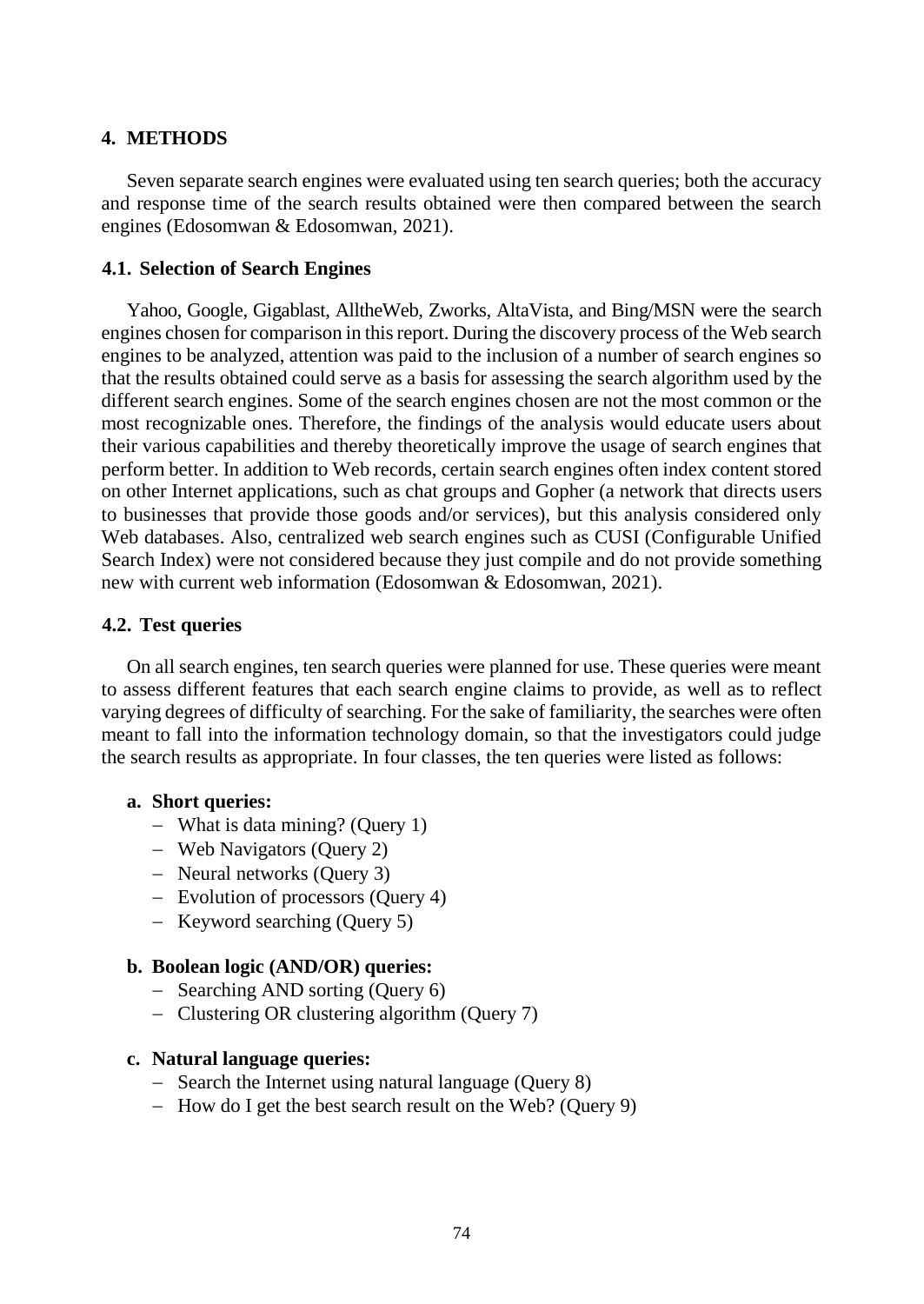#### **d. Test environment**

As the web browser for the analysis, Microsoft Internet Explorer was chosen because it is compatible with all the search engines selected and is locally the most commonly used browser. Two machines with different settings but with the same specifications were used: An Acer computer with an Intel Celeron M 440 CPU, 80 GB of hard drive (1.86 GHz) and 52 MB of DDR2 ram, and a Hewlett Packard computer (2.10 MHz) with an AMD Semipro SI-42 processor, 140 GB of hard drive and 1 GB of RAM. Those obtained from the Hewlett Packard machine are the findings shown. Results from the repeated exercise are not discussed because the results of the analysis have been similar and do not improve. Ideally, any question should be executed at the same time on all search engines, meaning that neither should have the benefit of being able to index the new page above the other one if a relevant page is added. That was not technically realistic for this analysis and so each question was checked on all the search engines on the same day within thirty minutes of each other. In order to be returned, all search engines that return an error of '404' (i.e., route not found) or '603' (i.e., server not responding) are noted. Return trips were made at varying periods of the day to prepare for the likelihood of daily maintenance downtime for the facility (Edosomwan & Edosomwan, 2021).

#### **e. Response time**

Answer time was determined by a stopwatch and was calculated as the interval between entering a search query and obtaining the first search results. To determine the response time, we picked one question from each category. The selected queries were: Query 1 (Group A), Query 6 (Group B), Query 8 (Group C) and Query 10 (Group C), respectively (Group D). It then determined the average response times for each search engine and for each question chosen (Edosomwan & Edosomwan, 2021).

#### **f. Precision**

Accuracy was described for this analysis as the relevance of a search result to a search query and was calculated independently for the first ten search results by both investigators. In order to decide if it satisfied the intended outcome, we reviewed the quality of each obtained outcome, but did not attempt to read the full-text Web document by following the links given due to time considerations and variable connection reliability. A precision score was determined on the basis of the number of outcomes considered significant during the first ten collected (i.e., a score of 1 indicates that all ten search results were relevant and a score of 0.5 indicates that only five of the first ten results were relevant). We not only measured the average accuracy score for each question to determine the overall output of each search engine we tested, but also determined the average accuracy score for each search engine, based on all ten queries (Edosomwan & Edosomwan, 2021).

### **g. Working of search engine optimization**

To grasp the idea in depth, the operation of the search engine is very important. The search engines typically optimize a specific web page whose very small and special main term or constraint is coined once after the optimization type is submitted, then ranked as the first few search results based on the sum of the search frequency. This will also increase the traffic as the customer performs a request for a specific word. The search engines carry out frequent updates to the material in order to help the pages at a comparable stage. In two distinct ways, namely human power-driven, the search engines can be categorized and the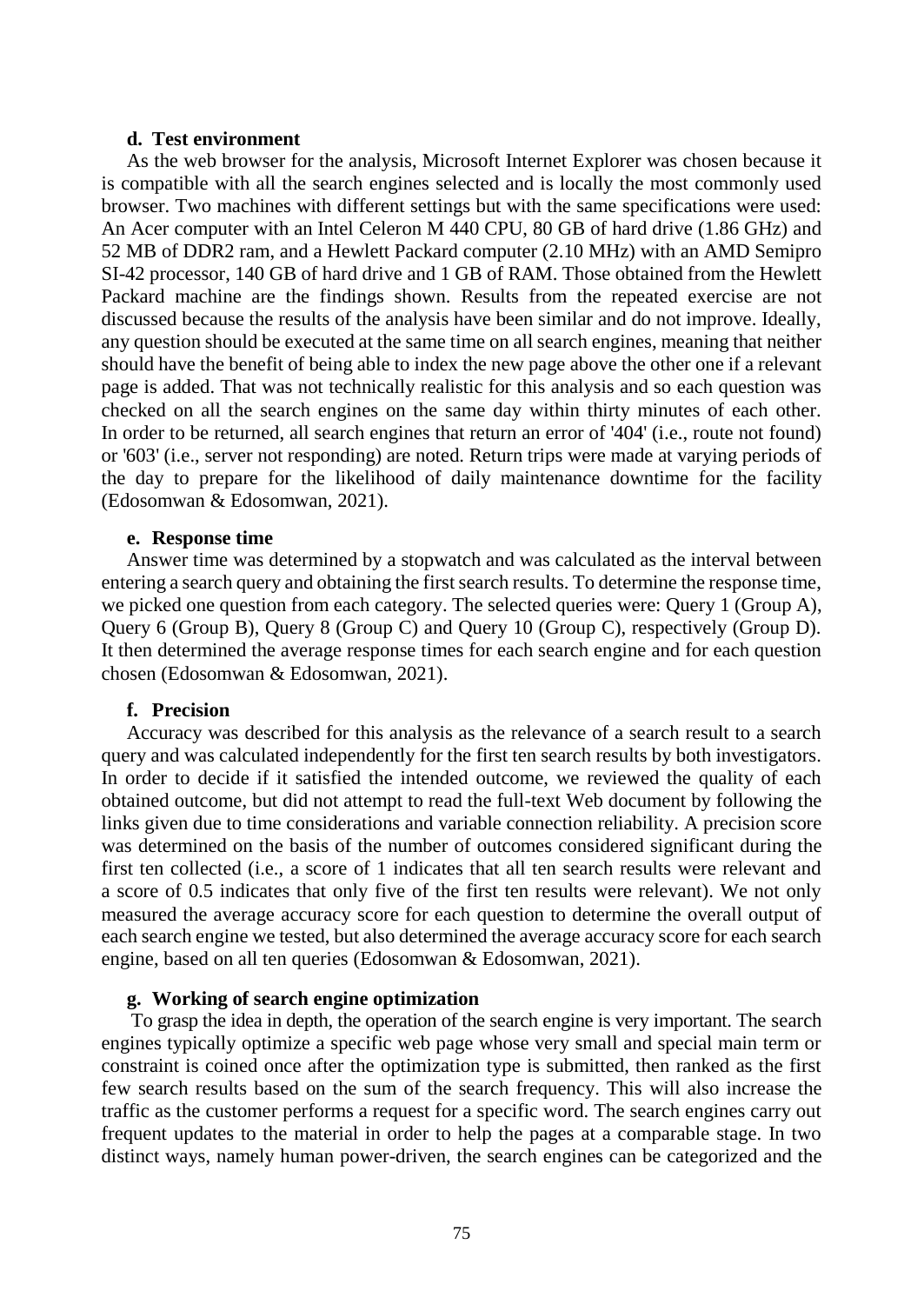other is a crawler-supported engine. Therefore, the study is carried out in a step-by-step phase in the row as identification of relevant key words, estimation of market strength, enhancement of the website, and creation of web page connections, acquiescence, inquiry, adjustment and reporting. Engine powered by Crawler: This sort of search engine is intended to send a spider to follow multiple sites and apply the spider's results to the search engine's indexes. In a return of the spider, the updating of the websites is done once as it gives the new details through looking. Therefore, when the quest in this engine begins, the entire index is scanned for matches with the searched word. Google is an example of the Crawler type of search engine. The index is a kind of bulky catalog that stores a copy of each web page uncovered by the spider and checks the index. Human-driven search engines: a small representation of the article such as the name of the author or the name of the individual organization that will fit the engine directory will be needed for this sort of search engine. Through upgrading the new pages, this sort of search engine would not vary the ranking of a given domain, but instead incorporate the new stuff so that each website can be searchable. Look Smart is an example of this type of search engine. Hybrid Search Engine: Separate search engines are now using all the aforementioned approaches to improve web page content in the index referred to as 'hybrid search engines.' MSN and Yahoo are a case in point for this sort of search engine. It can be inferred from the above topic that, before beginning to customize a web, the operation of search engine optimization is very important. This would begin with a clear procedure flow, such as the identification of relevant key words, the determination of the level of competition, the enhancement of the page and the development of web page connections, approval, inquiry and alteration and documentation. Search engines can be assisted by crawlers, human power powered and hybrid search engines, among other types. Each will confine the search process to a different method. A spider is sent to follow different places in the crawler system, and the resulting spider finds are added to the search engine indexes after a single term is provided in the search engine choices. In order for the quest to begin, the human guided method would require a short summary or the name of the author of the writings. The search engine hybrid form will show all the original search process systems so that the full search capability is given in this form (Mustafa, Yousif & Abdulqadir, 2019). Depending on the degree of relevance, the classification or rating of the websites may be given to the webpages of the crawler type of a search engine. The importance of matching the term with the key terms identified is accomplished by using an algorithm that differs with each search engine type, but the functioning of the algorithms is identical to: Tracing main constraints: The search engines scan the headlines, title tags or the opening of two snippets to trace the highest matching word with the text (Mohamed & Khoshaba, 2012). Main restriction frequency: The search engine tests the frequency of a given constraint in such a way that the term frequency predicts the accuracy of the web. Spam prevention: spam creation, such as click-through assessment and connection scrutiny etc., is not constrained by the optimization of the search engine (Hawezi, Azeez & Qadir, 2019). From the view of the author above, it is clear that the search engine optimization crawler method would estimate a specific site's ranking depending on the number of times the index word is searched on the specific site. The ranking would depend on the value of the website's coined word. The search functionality of the platform that has different features such as key constraint tracing, key constraint frequency checking and spam prevention will be determined by an algorithm (Amin, 2017) .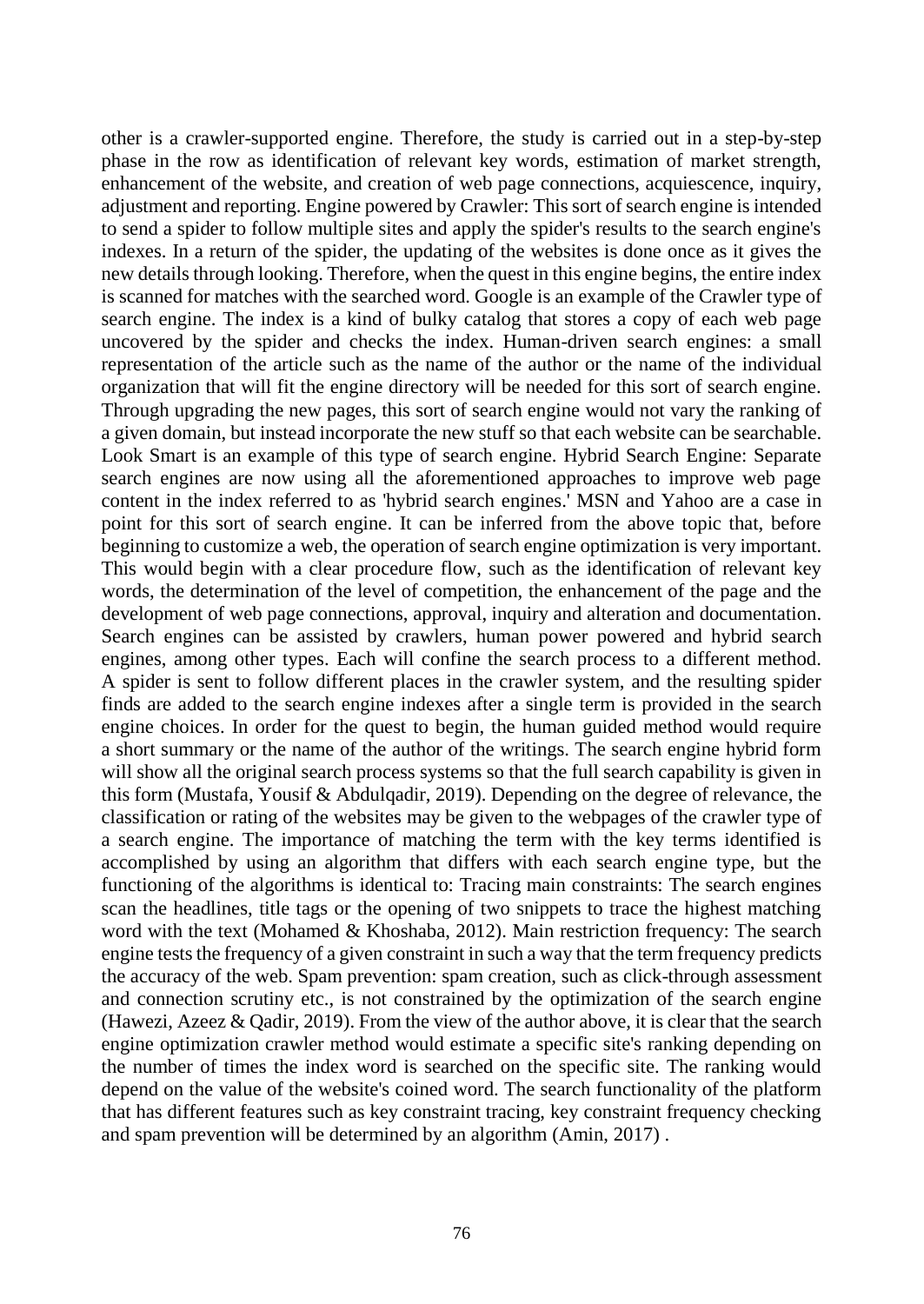#### **h. SEO Benefits**

Search Engine Optimization has acquired a lot of boom and the value has increased further with the increased Internet offenders (King, 2008). For a business, the optimization of search engines has several advantages: Both regionally and internationally, the axioms or primary restrictions outlined would encourage dominance in the viewer. For enterprises that run abroad, this would be very useful. When run with important and most appropriate axioms and key terms, the search engine would maximize the degree of traffic for the website of the specific company. The SEO aims to transform searchers' traffic to prospective customers and is therefore considered the best way to improve the business. After the optimization process, the visibility element of the company's website will begin. The customers are also aware of the exclusive services and goods of the business firm in question. The optimization of the search engine is found to be more functional and advantageous relative to any other form of traditional marketing. Compared to all other marketing types, the optimization of the search engine is successful in increasing immense earnings on investment returns. This would increase the company's revenue and earning (Kareem, 2009). The rating offered by the SEO would help to maintain the website of the firms for a very long time for comparison and is a very cheaper solution compared to other approaches (Abdalwahid, Yousif & Kareem, 2019). From the above discussion it can be understood that, the search engine optimization will provide lethal advantages to the businesses such as controlling the traffic volume, increased sales and revenues, high profits, more benefited way of advertising of the services and products of a company, cost effective, high range of visibility, global and local visibility, lesser capital for investment, etc. (Kareem, Yousif & Abdalwahid, 2020).

From the aforementioned discussion, it can be understood that the optimization of the search engine would provide firms with lethal benefits, such as traffic flow management, improved sales and earnings, high profits, more beneficial advertisement of a company's services and goods, cost-effective, high exposure range, global and local visibility, reduced venture capital, etc.

Traditional method: the traditional method was known to be the inscription of a single article and presenting the same to numerous other directories to collect in their index before the introduction of the search engine optimization process (Telnic Limited. 2009). The conventional methodology has several shortcomings in the customary setup that mostly rely on data presentation approaches that can generate greater traffic, but are least concerned with the type of information in that article. Therefore, SEO uses sophisticated algorithms that can approximate the degree of accuracy from an onlooker's viewpoint. It is apparent from the above that the conventional methods have two modes discussed above, such as crawler and human-driven quest choices. The web pages were sent to all of the directories previous to this search engine option, and would include a replica of the same article in each search engine (Schwartz, 1998; Kareem & Okur, 2020a).

#### **i. Limitations of SEO**

Search Engine Optimization has different challenges and limits (UKEssays, 2018). Few of these are discussed in the following manner: Limitation on idioms and key restrictions: the biggest limitation is met in the form of inadequacy of the same axioms and key constraints combined for the same domain with a single platform under search engine optimization (Amin, Shahab, Al Azzawi & Sivaram, 2018). This would be a big downside and will decrease the human traffic on that specific location. This is due to uncertainty over choosing a fitting axiom.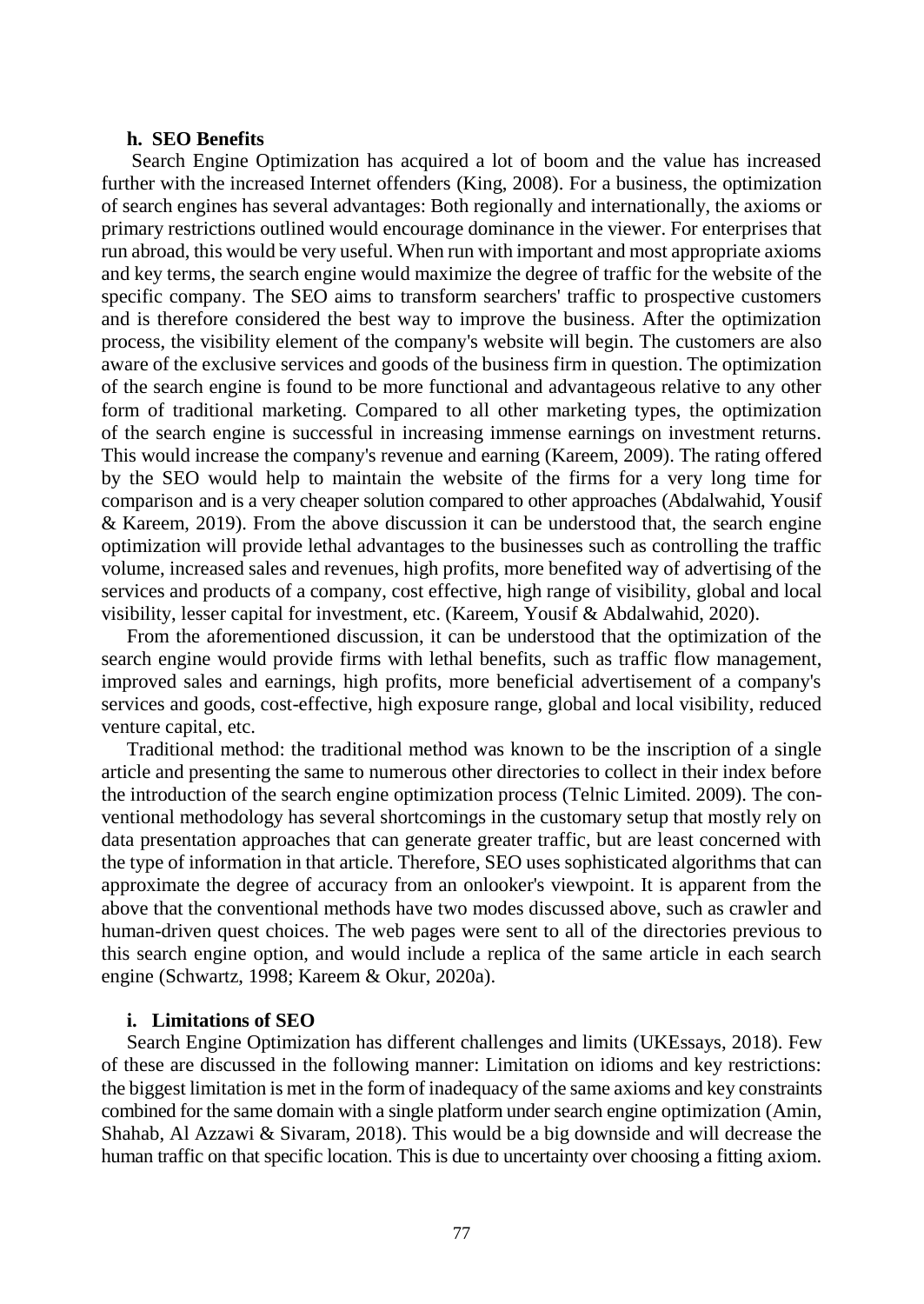This is due to uncertainty about the collection of sufficient axioms. Competition limitation: competition increases when two separate websites are protected by the same axiom or primary restrictions. In this case, in order to achieve a certain rank, websites are met with opposition. Subpage limitation: the subpages of the websites must still retain the axioms and core restrictions that are in a position to be changed each time and remain updated in order to improve the ranking and increase the traffic (Berman & Katona, 2013). Lingually: Most conventional search engine optimizers run on a single language medium that can restrict the search to a specific geography. Limitation of crawl ability: After passing through millions and millions of web pages, the crawling nature will be constrained and thus the speed of the search will be impaired (Zhang & Cabage, 2016). Duplication limitation: in the search engine, the duplication of a single web page happens when a specific page is submitted several times with similar content (Yang & Ghose, 2010).

After the optimization of the websites takes place, the limitations listed above which exist. Different novel strategies, few of which are addressed here, will efficiently minimize this type of restrictions. From the above debate, it can be inferred that the optimization of the search engine has numerous drawbacks that will minimize the company's performance. Few of the restrictions are conflicting phrases and main constraints, restriction due to high degree of competition, subpage limitation, lingual issues, crawl capacity limitation, issue with the replication of web pages in the search engine index. Innovation Methods in SEO: In the present day, the optimization of the search engine is known to be the standard process. An advanced methodology applied by the system of pay per click or PPC (David Wallace, September 2003). This would be an ambitious and creative solution as the search engine optimization system has multiple challenges to be found or ranked. Since the SEO is confident of the difficulties of coining specific idioms or keywords that are really important to the current trade, the consumer trafficking problem will end up. These websites are not specified if the search terms are not relevant. From the above, it can be inferred that with the development of technology in recent years, new technologies are evolving to solve the shortcomings of conventional search engine optimization. The author clarified the complexity of coining the phrases or axioms that are exact fits for the company's website services or merchandise, since this will minimize the traffic of the redirected consumers if correctly listed. Innovation was then prevented from solving this problem (Keti & Askar, 2015).

## **j. SEO and Business**

The advantages of new developments over the conventional optimization of search engines are as follows:

- The breakthrough optimistically minimized the replication process of the original material of the web pages.
- Increased pace of the crawler's search skill.
- The essence of scalability has improved.
- Enhanced effectiveness and traffic for the company.
- High scores are probable.

It can be inferred from the above that the advantages of modern technologies on the conventional search engine for business purposes are to boost traffic, decrease repetition, increase search speed, scalability, enhance effectiveness, etc. (Smith, 2010).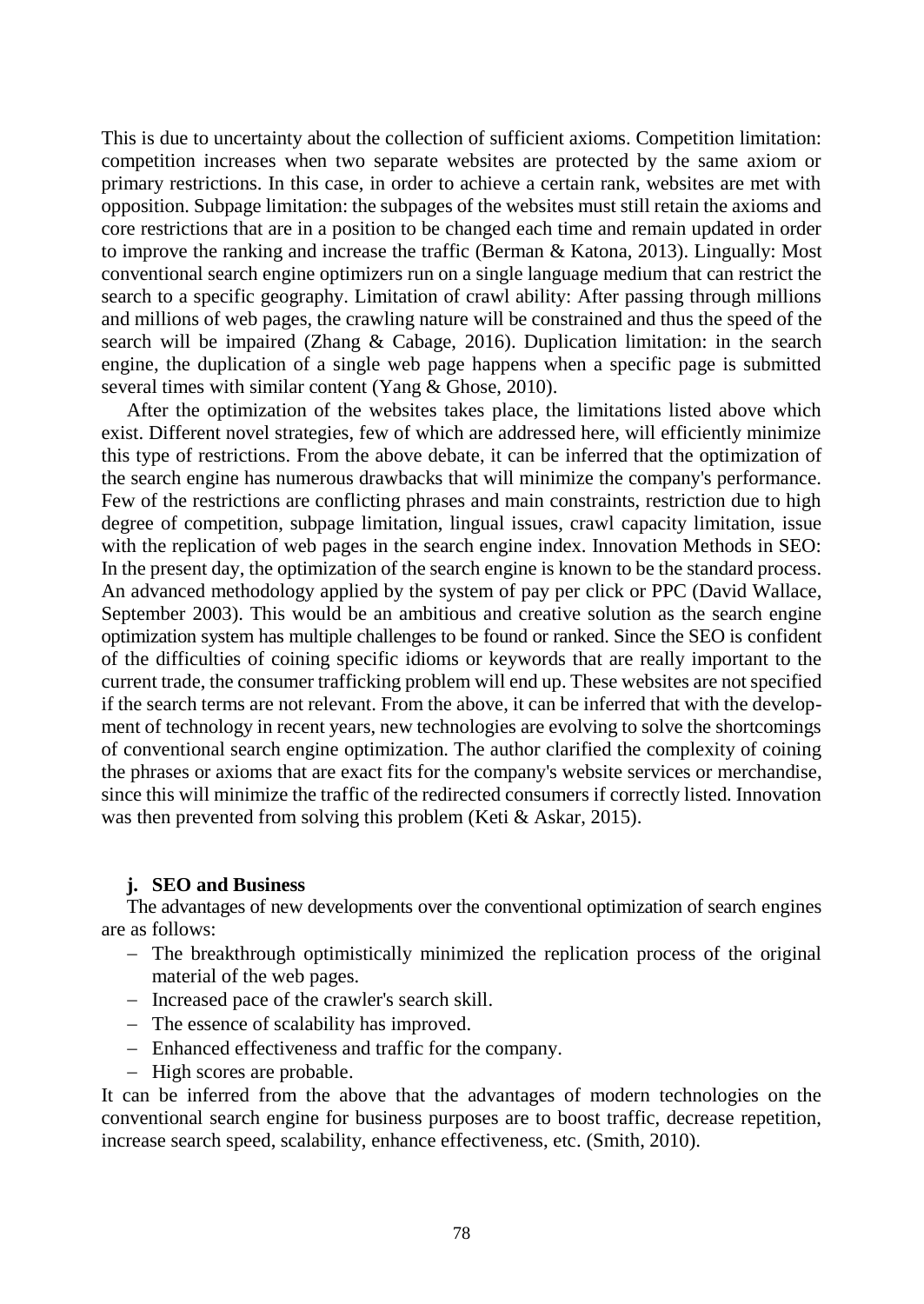## **5. CONCLUSION**

The benefit of search engine optimization is essentially the fact that it increases your website's popularity. Visibility is everything in modern business if you intend to go ahead. People ought to be able to locate you, because given the number of rivals, i.e., others who choose to be positioned for the same keywords, this is not a simple feat. It should be able to appreciate how this reflects your industry as you understand the value of exposure. You can see how other areas of industry are impacted, such as sales, reputations, etc., starting with the number of visitors to the website, which is the first one to change once you maximize exposure. If you ignore the benefits SEO provides, you will miss dramatically in terms of the three variables: advertisement, publicity and sales. What you need to keep in mind is that improving search engines is a long-term task that will need months to demonstrate any signs of progress. No immediate strategies and resources are available that will help you achieve immediate results, regardless of what anyone says otherwise. The reports are more accurate and long-lasting, considering the time taken to spend in working on SEO. Some of the most commonly used software that can assist with multiple activities that are part of SEO, ranging from keyword study to website review, are the tools we suggest in this book. There are lots of other apps, both free and charged, and the latest ones that are being created at this time, so feel free to explore and discover the resources that you find easy to use and that can really help with the tasks as part of SEO that you are about to perform. Finally, as the internet has become such an expansive and competitive virtual environment, a comprehensive, tactical and precise endeavor is to get the best out of the potential a search engine offers. Also that is why it has to be studied and refined, which leads one to the conclusion that optimization of search engines is not only a guideline for modern business, but if you want to run a profitable online business, it has become a must. More than 3 billion users use the internet, and this figure rises every year, as you can see on the map below, which makes it a large proportion of people worldwide, and one of the easiest ways to do so if you wish to meet them is to customize your website to improve the likelihood of people reaching you.

#### **REFERENCES**

- Abdalwahid, S. M. J., Yousif, R. Z., & Kareem, S. W. (2019). Enhancing approach using hybrid Pailler and RSA for information security in BigData. *Applied Computer Science, 15*(4), 63–74. https://doi.org/10.23743/acs-2019-30
- Amin, S. (2017). *Factors Influencing the Adoption of Location Based Identification in the Kurdistan Region of Iraq*. University of Huddersfield.
- Amin, S. M., Shahab, W. K., Al Azzawi, A. K., & Sivaram, M. (2018). Time Series Prediction Using SRE- NAR and SRE- ADALINE. *Jour. of Adv. Research in Dynamical & Control Systems*, *10*(12), 1716–1726.
- Berman, R., & Katona, Z. (2013). The role of search engine optimization in search marketing. *Marketing Science*, *32*(4), 644–651.

Edosomwan, J., & Edosomwan, T. O. (2021). Comparative analysis of some search engines. *South African Journal of Science*, *106*(11/12), 169. http://doi.org/10.4102/sajs.v106i11/12.169

Hawezi, R. S., Azeez, M. Y., & Qadir, A. A. (2019). Spell checking algorithm for agglutinative languages "Central Kurdish as an example". *2019 International Engineering Conference (IEC)* (pp. 142–146). IEEE.

Kareem, S. W. (2009). *Hybrid Public Key Encryption Algorithms For E-Commerce*. Salahadin University.

- Kareem, S., & Okur, M. C. (2018). *Bayesian Network Structure Learning Using Hybrid Bee Optimization and Greedy Search*. Çukurova University. Adana, Turkey.
- Kareem, S., & Okur, M. C. (2020a). Evaluation of Bayesian Network Structure Learning Using Elephant Swarm Water Search Algorithm. In S. C. Shi (Ed.), *Handbook of Research on Advancements of Swarm Intelligence Algorithms for Solving Real-World Problems* (pp. 139–159). IGI Global.